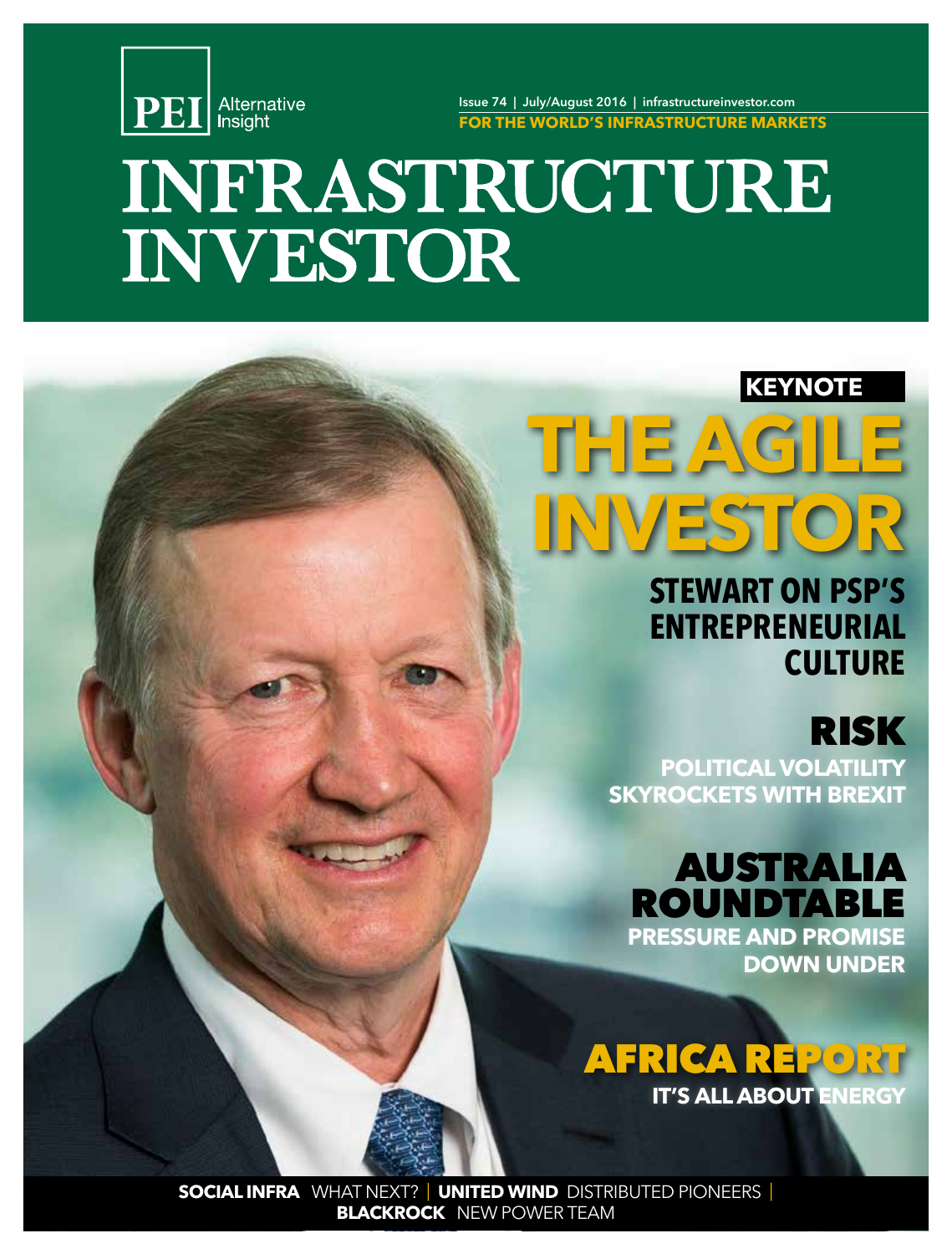# Plugging Africa's power gap **ENERGY**

The continent's energy sector offers plenty of opportunities for private investors, but the lack of bankable projects remains a considerable challenge, writes **Siddharth Poddar**

frica's energy woes are well-<br>documented. An estimated 600<br>million people living on the<br>continent do not have access<br>to electricity. According to the World Bank, documented. An estimated 600 million people living on the continent do not have access blackouts alone are responsible for shaving around 2.1 percent of the annual GDP of sub-Saharan African countries; and each year, the average manufacturing firm in the region loses 5.5 percent of annual sales due to power outages.

"Of the 1.3 billion people on the planet who don't have access to a reliable energy supply, many of them are in Africa. That is not a situation that is going to change any time soon. In fact, trillions of dollars of investment are required to meet 2035 energy access targets," says Lucy Heintz, partner at Actis' energy practice.

Sev Vettivetpillai, Abraaj Group partner and global head of its Thematic Fund Business, says that Africa's power supply has historically been characterised by a lack of investment. "Moreover, the growth in African economies in the last 10 to 12 years has led to increased urbanisation, and an expansion of the middle class in terms of disposable income and absolute numbers. Which, in turn, has led to increased economic activity, resulting in further supply shortage," he says.

"Reducing the electricity gap in Africa is very high on the agenda of governments, sub-regional organisations, the African Union, African Development Bank, the World Bank and others," says Honore Dainhi, regional director for Africa at the United Nations Office for Project Services (UNOPS), adding there are several initiatives and programmes that seek to improve access to electricity across the continent.

Plugging that gap will not come cheap, though. According to The Economist Intelligence Unit, between \$60 billion and \$90 billion is required annually for Africa to address its energy gap – about four times the amount invested in 2014.

#### **A DISTRIBUTED ENERGY REVOLUTION**

Scott Mackin, managing director and copresident of Denham Capital, says Africa's dire need for power opens opportunities

There are a lot of projects that are talked about, but they are far from being real bankable projects" Alli

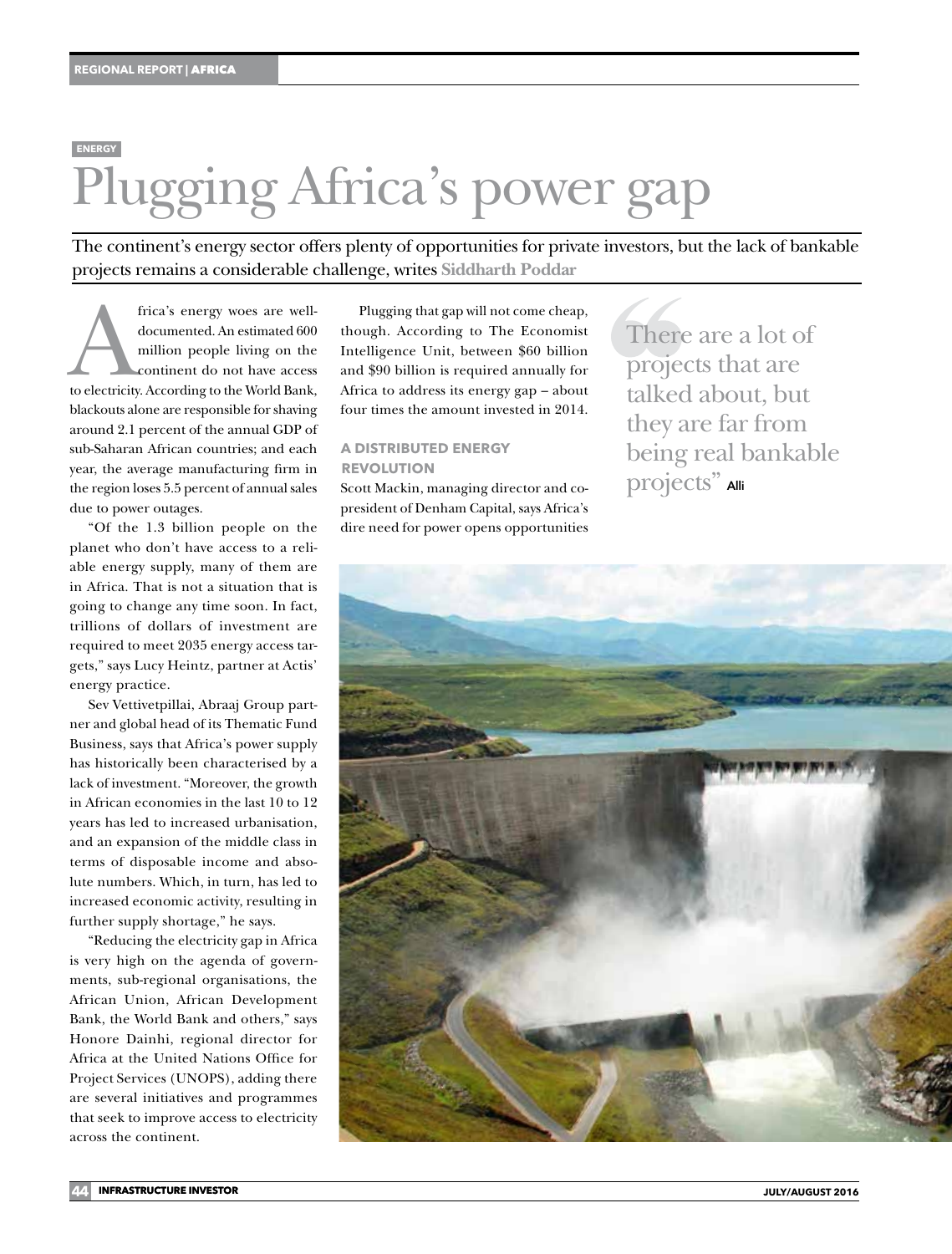broadly in three categories: the first is baseload power, which he expects to be predominantly gas-fired, in particular LNG; the second is renewable energy, with both wind and solar having the potential to undercut Africa's variable cost of power; and the third (closely related to the second) is off-grid power solutions.

Providing access to the grid is an enormous challenge in Africa. Mackin says that even by 2030, it is estimated there will still be some 500 million people without direct access to the grid. Considering it will not make economic sense to build transmission infrastructure in many places, especially in rural Africa, there is a growing consensus that if electricity access is to be increased any time soon, it has to be done by working around this limitation.

 This has become possible as renewable off-grid technologies have become cheaper. The falling cost of solar panels, for example, has led to the proliferation of independent, standalone solar set-ups in rural homes in parts of Africa, for instance.

Like Mackin, Meridiam founding partner and chief executive Thierry Déau sees a lot of opportunity in renewables, especially in wind and solar, following green energy commitments by a number of countries in the region.

One of the major factors in favour of renewables, besides their obvious environmental benefit, is that they are now cost competitive against most other technologies in Africa. Mackin argues they can undercut the variable cost of power today and can be competitive even over the long-term, thanks to a dramatic decrease in the costs of solar and wind.

Additionally, renewables avoid a key logistics issue – getting fuel to power projects – he points out. By obviating the need for fuel, renewables also bypass commodity risk. "When a government signs a long-term power purchase agreement (PPA) for a wind or solar project, they are fixing the US dollar price now, typically with only an inflation adjustment and no additional price flex for gas risk or oil prices," explains Heintz.

Renewable energy can also be delivered more quickly than traditional technologies, with wind projects typically constructed in about 12 months for an average-sized project. Solar can be even shorter than that, compared to the two- to three-year construction timeframe for a gas plant. For a region with urgent power needs, this is another big plus point.

#### **THE BANKABILITY ISSUE**

That there is a requirement for power investment in Africa is in no doubt. However, not all of that power deficit is easily convertible into bankable projects.

"There are a lot of projects that are talked about and have a certain degree of positive aspects to them, but they are far from being real bankable projects that investors can invest in," says Andrew Alli, chief executive of Africa Finance Corporation (AFC).

A case in point is the storied Grand Inga Dam, in the Democratic Republic of Congo. "We know that the water resource exists; we know that it is physically possible to build a dam; we know that there is demand for power across Africa; and we know there is interest in getting the dam built. So in theory, you have all the ingredients to make a project. But who is going to build it, what is the plan, what are the agreements, who will pay for it, and how is the power going to be transmitted?", one investor exclaimed in exasperation.



When a government signs a long-term PPA for a wind or solar project, they are fixing the US dollar price now" Heintz